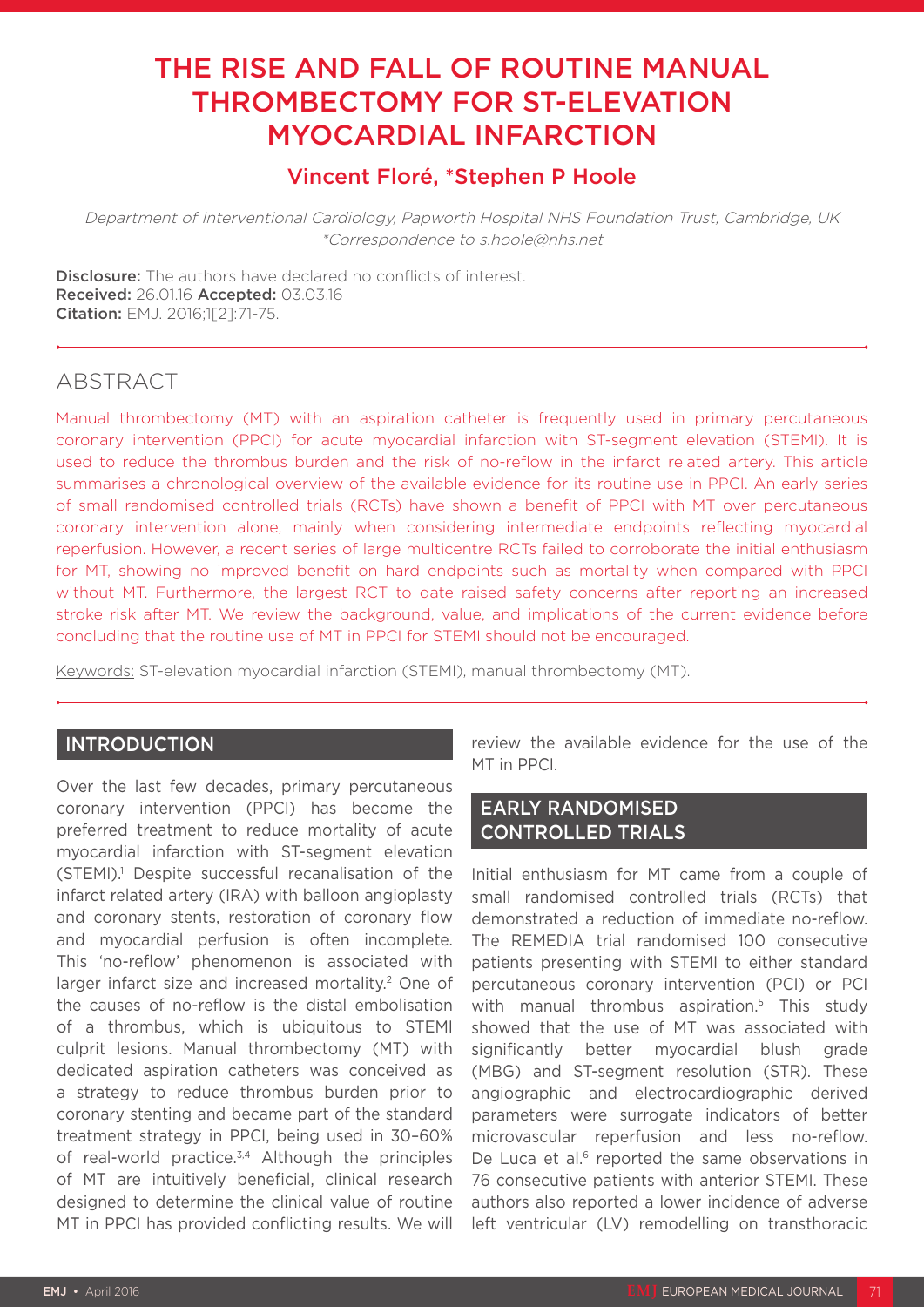echocardiography at 6 months in the MT group. The multicentre PIHRATE, EXPORT, and VAMPIRE trials reported similar improvement in no-reflow in 196, 249, and 355 patients with STEMI, randomised to MT compared with standard PCI alone, respectively.7-9 However, none of these trials were adequately powered to answer whether MT improved clinical outcomes.

#### The TAPAS Study

One example of a larger, high profile RCT reporting the clinical benefit of MT is the TAPAS trial.10 This single-centre study randomised 1,071 patients to PPCI with MT or to conventional PPCI alone without MT. This study demonstrated better immediate MBG and STR in the MT group that appeared to translate to a clinical benefit of optimised reperfusion: the MT group had significantly less mortality and re-infarction at 30 days and less mortality at 1 year after the index STEMI;<sup>11</sup> however, the TAPAS trial was not powered to address these secondary endpoints. A subsequent meta-analysis of 18 clinical trials randomising patients with STEMI to an adjuvant MT device prior to PCI compared with PCI alone, including TAPAS, concluded that MT was beneficial in reducing mortality compared with PCI alone.<sup>12</sup> Based on these encouraging results, the European Society of Cardiology (ESC) and the American College of Cardiology/American Heart Association (ACC/AHA) guidelines initially recommended MT as adjunctive therapy during PPCI (Class IIa – level of evidence: A in ESC guidelines, B in ACC/AHA).<sup>13,14</sup>

# RECENT MULTICENTRE RANDOMISED CONTROLLED TRIALS

Whereas the early trial evidence favoured the use of routine MT in PPCI for STEMI, this consensus now needs to be revised after the results of a series of large multicentre RCTs, which demonstrated a neutral effect of MT on hard clinical endpoints. The INFUSE-AMI trial enrolled 452 patients with a large anterior STEMI and compared MT versus no MT and intracoronary (IC) abciximab versus no IC abciximab in a 2x2 factorial design.<sup>15</sup> This trial reported that MT was not effective in reducing major adverse cardiac events (MACE) at 30 days, whereas IC abciximab did reduce MACE. The TASTE trial included 7,244 patients with STEMI undergoing PPCI. These patients were randomly assigned to MT followed by PCI or to PCI only.16 This multicentre, prospective, open-label, clinical RCT, enrolled patients from the national comprehensive Swedish

Coronary Angiography and Angioplasty Registry (SCAAR). The authors reported no reduction of 30-day mortality with routine thrombus aspiration before PCI as compared with PCI alone. Finally, the multicentre TOTAL trial randomly assigned 10,732 patients with STEMI to undergo PPCI with routine upfront MT versus PPCI alone.<sup>17</sup> This very large study concluded that routine MT, as compared with PCI alone, did not reduce the 180-day risk of cardiovascular death, recurrent myocardial infarction, cardiogenic shock, or New York Heart Association (NYHA) Class IV heart failure.<sup>18</sup> Two recent meta-analyses gathered the data together, including the TASTE and TOTAL data, comprised of over 20,000 patients, and confirmed that routine MT before PPCI was not associated with significant benefit on mortality or re-infarction.19,20 Metaregression analysis did not identify any benefit of MT even when combined with glycoprotein IIb/IIIa inhibitors.

#### Safety Concerns due to Stroke Risk

The TOTAL trial has yielded concerning results regarding the safety of MT. In light of earlier metaanalyses that identified a potentially higher stroke incidence after MT, TOTAL was the first trial prespecifying stroke as a safety endpoint.<sup>21</sup> In TOTAL, routine MT was associated with an increased rate of stroke within 30 days of the procedure. The absolute numbers remain small (33/5,033 patients in MT versus 16/5,030 in the PCI alone, hazard ratio [HR] 2.06, p=0.02) but require consideration given the lack of benefit of routine MT. The 1-year followup results of the TOTAL trial confirmed a higher stroke risk (1.2% versus 0.7%, HR 1.66, p=0.015).<sup>18</sup> The mechanistic cause of increased cerebrovascular event risk in MT remains unclear, but could be attributed to embolisation of the thrombus and air after the retrieval of the aspiration catheter. In agreement with this hypothesis, a sub-analysis of the TOTAL trial confirmed that the majority of excess strokes occurred within the first 48 hours of the procedure.<sup>22</sup> The stroke risk between the two groups remained similar beyond the first 48 hours. There was primarily an increase in ischaemic strokes but also in haemorrhagic strokes and strokes of varying severity. After multivariate regression using the traditional risk factors for stroke, MT was determined to be an independent predictor of stroke.

#### Does Thrombectomy Remove Thrombus?

The evidence provided by TOTAL is counterintuitive; we speculate that technical issues may prevent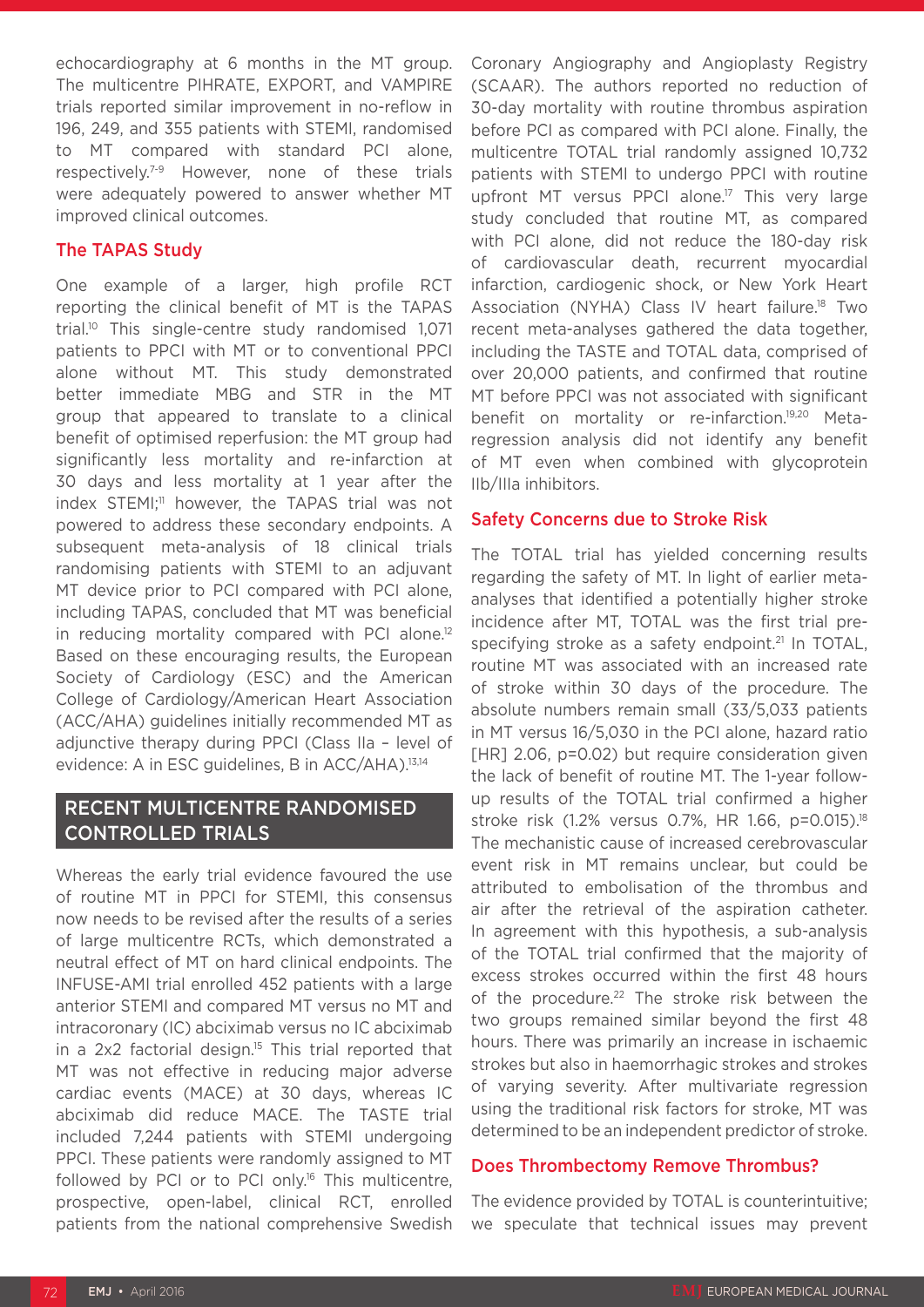the translation of the mechanical removal of a thrombus from the IRA into an improvement in prognosis after STEMI. It is known that the currently used MT aspiration catheters are often unable to remove a substantial load of thrombus. The TROFI trial compared optical frequency domain imaging (OFDI) in 141 patients randomised to PPCI with or without MT and showed that approximately 80% of the total clot burden quantified by OFDI remains in the IRA following  $MT<sup>23</sup>$  In a sub-study of the TOTAL trial, the thrombus burden at the culprit lesion was compared in 243 patients treated with thrombectomy versus PCI alone using optical coherence tomography. This study concluded that MT did not reduce culprit lesion pre-stent thrombus burden compared with PCI alone and that both strategies were associated with low thrombus burden at the lesion site post-PPCI. This suggests that the effect of an aspiration catheter may not be much greater than dottering with a predilatation balloon. Development of more effective aspiration catheters evacuating all the thrombus safely may still be beneficial and worthy of further research.

#### Does Thrombectomy Harm Microvascular Function?

Another consideration is whether the device used in the IRA causes microvascular injury rather than preventing it. To assess the impact of device therapy on microvascular function during PPCI procedure, our group set up the IMPACT trial.<sup>24</sup> We performed serial measurements of the index of myocardial resistance (IMR) in 41 PPCI patients randomised to MT or balloon angioplasty (BA) followed by stenting. IMR is a wire-based, invasive measure of microcirculatory function that can predict final infarct size and LV function in patients with STEMI.<sup>25</sup> Our data showed that in patients with partial restoration of flow in the IRA after passage of a guide wire, both MT and BA result in similar final IMR values. In a predefined sub-group with low IMR at baseline (IMR <32), both MT and BA prior to stenting resulted in a highly significant increase in IMR. This suggests that in patients with preserved microvascular function, instrumentation of the culprit vessel contributes to, rather than prevents, further acute microcirculatory injury. Hypothetically, the relatively large bore thrombus aspiration catheters could even cause more injury than a predilatation balloon.

## Do We Blame the Technique or the Device?

Another question is why the results from early, single-centre RCTs (TAPAS) are contradicted by the

more recent, larger, multicentre RCTs (TASTE and TOTAL). TAPAS was a trial conducted in a single, high volume PPCI centre with short door-toballoon times. Could it be considered that more diverse operator skill, PCI techniques, and patient populations of multicentre trials account for the neutral effect of MT observed in TASTE and TOTAL? A TASTE trial sub-study showing no difference in mortality, recurrent myocardial infarction, or stent thrombosis between the type of aspiration catheter used, the stent type used, the practice of direct stenting, or the use of post-dilatation balloons seems to suggest this is not the case.<sup>26</sup>

### Is There Any Group That Might Benefit from Manual Thrombectomy?

Sub-group analyses of TASTE and TOTAL did not identify any specific sub-group (e.g. anterior myocardial infarction or high thrombus burden) that benefitted from routine MT. MT may improve visualisation, particularly in those patients with a poor Thrombolysis In Myocardial Infarction flow where it has been shown to result in fewer and more appropriately sized stents implanted by direct stenting, which do not require further post-dilatation. However, these procedural differences did not impact clinical outcomes, at a relatively short clinical follow-up of 2 years.<sup>27</sup> Many of the trials suffer from selection bias; they did not randomise patients with extremely heavy clot burden, a group where MT may still have a role. In addition, improved visibility following MT may make the intervention easier and provisional use of MT if there is persistent clotting despite PCI may still be warranted. Therefore, selective or bail-out MT still receives a Class IIb recommendation, level of evidence: C in the updated ACC/AHA/SCAI guidelines.28

## Do We Need to Wait Longer to See the Benefits?

The aforementioned RCTs do not report follow-up beyond a year. One may suggest that the observed improvements in MBG and STR in the MT subgroups may take more time to turn into a clinical advantage. However, this is not confirmed by the results of two recently published large observational cohort studies. Jones et al.<sup>4</sup> reported on the outcomes of 10,929 STEMI patients treated with PPCI. One-third (32.7%) underwent MT during PPCI. MT was used more frequently in younger patients and patients with a worse post-infarct LV ejection fraction. MT was associated with a higher procedural success rate and a lower risk of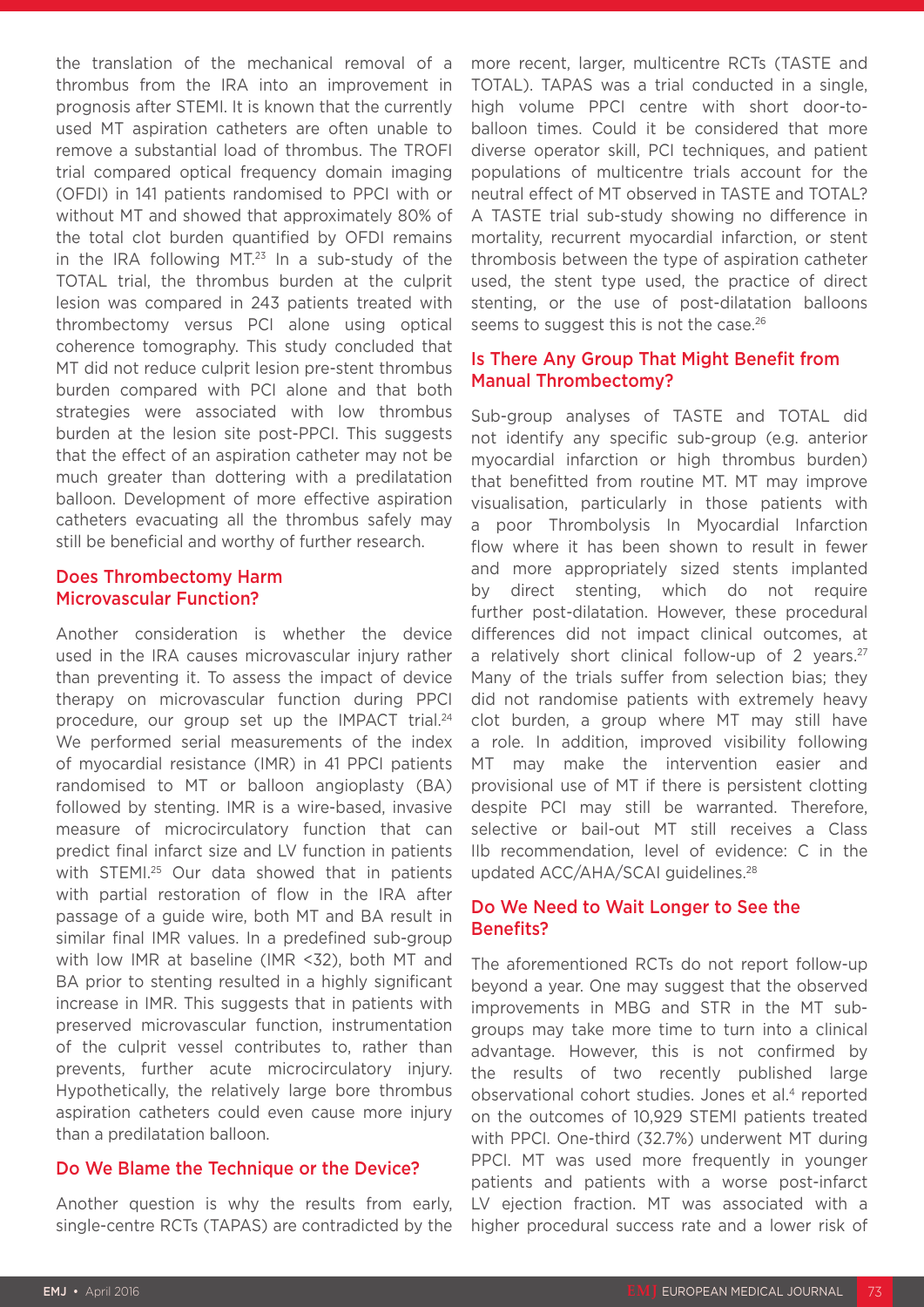in-hospital MACE. The median follow-up duration was 3 years (interquartile range: 1.2-4.6). However, after multivariate analysis and propensity matching, the use of MT was not associated with an improvement in long-term mortality.4 Similar results were reported by Watanabe et al.<sup>29</sup> in a cohort study of 5,429 STEMI patients in Japan. These registries suggest that the results of the RCTs can be extrapolated to a 'real-world' population.

#### **CONCLUSION**

In the past, MT with a dedicated aspiration catheter was often attempted to improve visualisation and the ease of PPCI for STEM-I. Although early evidence from RCTs revealed improvement in surrogate markers of microvascular reperfusion, large, multicentre RCTs have not been able to confirm significant clinical benefit from routine MT

in PPCI. The potential for harm with a higher incidence of stroke after MT compared to PCI alone now clearly discourages the routine use of MT in PPCI. This is reflected in the focussed update on primary PCI for patients with STEMI guidelines recently published by ACC/AHA/SCAI, where routine MT received a Class III, no benefit, level of evidence: A, indication.<sup>28</sup> However, it may still have a role in selected situations e.g. particularly large thrombus burden, to improve visualisation, and as a bail-out. Enthusiasm for MT may be reinvigorated when more sophisticated and effective catheters are conceived in the future. The rise and fall of the use of MT confirms, once more, that the findings of small studies using intermediate endpoints must be substantiated by large RCTs assessing meaningful clinical endpoints before wider adoption is endorsed.

#### **REFERENCES**

1. Keeley EC et al. Primary angioplasty versus intravenous thrombolytic therapy for acute myocardial infarction: a quantitative review of 23 randomised trials. Lancet. 2003;361(9351):13-20.

2. Morishima I et al. Angiographic noreflow phenomenon as a predictor of adverse long-term outcome in patients treated with percutaneous transluminal coronary angioplasty for first acute myocardial infarction. J Am Coll Cardiol. 2000;36(4):1202-9.

3. Watanabe H et al. Clinical efficacy of thrombus aspiration on 5-year clinical outcomes in patients with ST-segment elevation acute myocardial infarction undergoing percutaneous coronary intervention. J Am Heart Assoc. 2015;4(6):e001962.

4. Jones DA et al. Manual Thrombus Aspiration Is Not Associated With Reduced Mortality in Patients Treated With Primary Percutaneous Coronary Intervention: An Observational Study of 10,929 Patients With ST-Segment Elevation Myocardial Infarction From the London Heart Attack Group. JACC Cardiovasc interv. 2015;8(4):575-84.

5. Burzotta F et al. Manual thrombusaspiration improves myocardial reperfusion: the randomized evaluation of the effect of mechanical reduction of distal embolization by thrombusaspiration in primary and rescue angioplasty (REMEDIA) trial. J Am Coll Cardiol. 2005;46(2):371-6.

6. De Luca L et al. Impact of intracoronary aspiration thrombectomy during primary angioplasty on left ventricular remodelling in patients with anterior ST elevation myocardial infarction. Heart. 2006;92(7):951-7.

7. Dudek D et al. Thrombus aspiration followed by direct stenting: a novel strategy of primary percutaneous coronary intervention in ST-segment elevation myocardial infarction. Results of the Polish-Italian-Hungarian RAndomized ThrombEctomy Trial (PIHRATE Trial). Am Heart J. 2010;160(5):966-72.

8. Chevalier B et al. Systematic primary aspiration in acute myocardial percutaneous intervention: a multicentre randomised controlled trial of the export aspiration catheter. EuroIntervention. 2008;4(2):222-8.

9. Ikari Y et al. Upfront thrombus aspiration in primary coronary intervention for patients with ST-segment elevation acute myocardial infarction: report of the VAMPIRE (VAcuuM asPIration thrombus REmoval) trial. JACC Cardiovasc interv. 2008;1(4):424-31.

10. Svilaas T et al. Thrombus aspiration during primary percutaneous coronary intervention. N Engl J Med. 2008; 358(6):557-67.

11. Vlaar PJ et al. Cardiac death and reinfarction after 1 year in the Thrombus Aspiration during Percutaneous coronary intervention in Acute myocardial infarction Study (TAPAS): a 1-year followup study. Lancet. 2008;371(9628):1915-20.

12. Kumbhani DJ et al. Role of aspiration and mechanical thrombectomy in patients with acute myocardial infarction undergoing primary angioplasty: an updated meta-analysis of randomized trials. J Am Coll Cardiol. 2013;62(16): 1409-18.

13. Steg PG et al.; The Task Force on the management of ST-segment elevation acute myocardial infarction of the European Society of Cardiology (ESC). ESC Guidelines for the management of acute myocardial infarction in patients presenting with ST-segment elevation. Eur Heart J. 2012;33(20):2569-619.

14. O'Gara PT et al. 2013 ACCF/AHA guideline for the management of STelevation myocardial infarction: a report of the American College of Cardiology Foundation/American Heart Association Task Force on Practice Guidelines. Circulation. 2013;127(4):e362-425.

15. Stone GW et al. Intracoronary abciximab and aspiration thrombectomy in patients with large anterior myocardial infarction: the INFUSE-AMI randomized trial. JAMA. 2012;307(17):1817-26.

16. Frobert O et al. Thrombus aspiration during ST-segment elevation myocardial infarction. N Engl J Med. 2013;369(17): 1587-97.

17. Jolly SS et al. Randomized trial of primary PCI with or without routine manual thrombectomy. N Engl J Med. 2015;372(15):1389-98.

18. Jolly SS et al. Outcomes after thrombus aspiration for ST elevation myocardial infarction: 1-year follow-up of the prospective randomised TOTAL trial. Lancet. 2015. [Epub ahead of print].

19. Elgendy IY et al. Is Aspiration Thrombectomy Beneficial in Patients Undergoing Primary Percutaneous Coronary Intervention? Meta-Analysis of